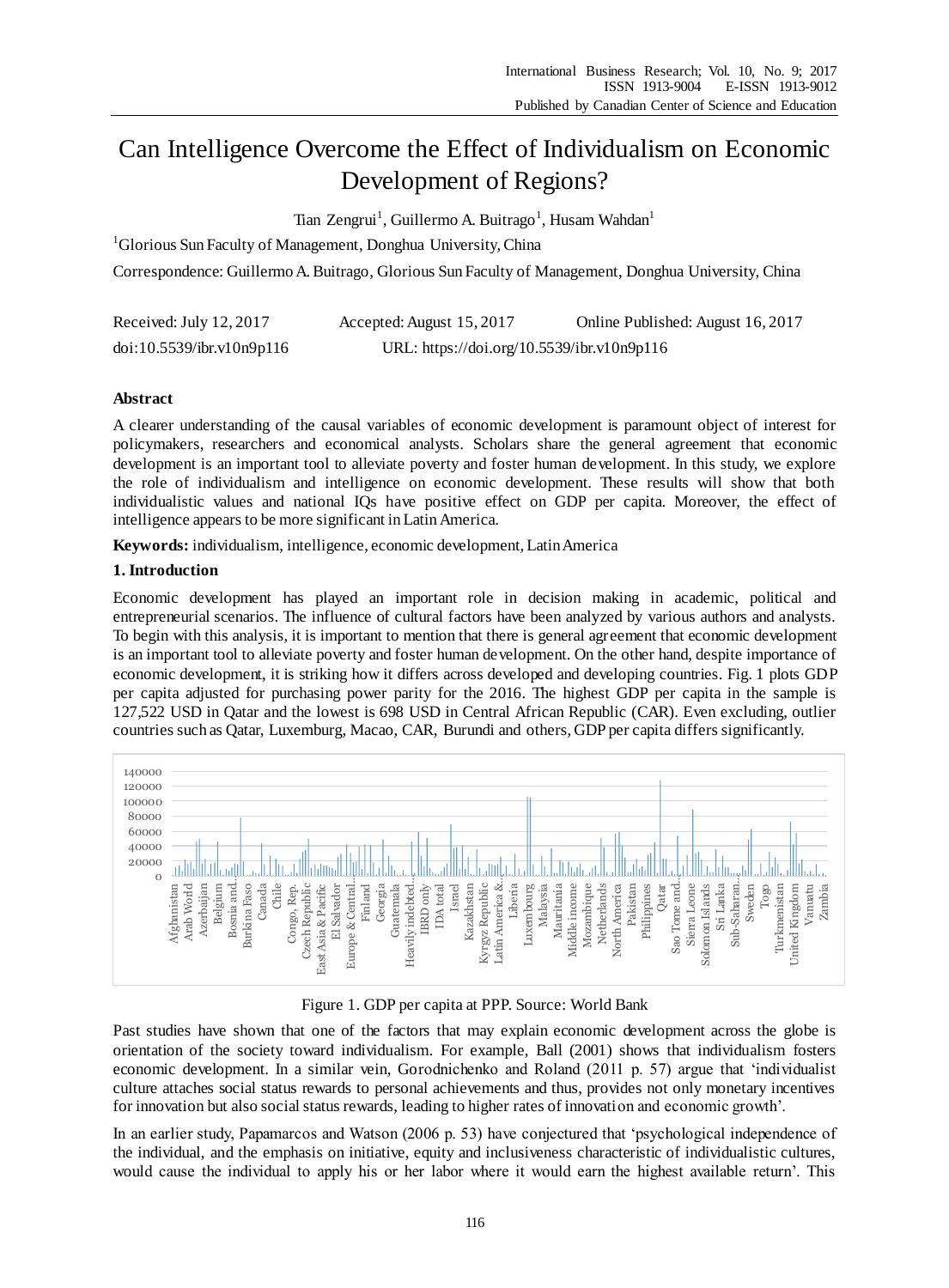implies that at a national level, individualistic societies are more productive and thus their economic systems present higher levels on GDP per capita. Gorodnichenko and Roland (2016) using data for more than 96 countries, and instrumenting individualism with Mahalanobis distance of frequency of blood types A and B in a given country relative to the frequency of blood types A and B in the UK, show that individualism has causal effect on logged GDP per capita. Moreover, their results remain robust even when the authors instrument individualism with historical prevalence of infectious diseases.

This study explores the effect of individualism on economic development. Specifically, we focus on the effect of individualism and cognitive abilities on differences in GDP per capita within countries. These two measures of culture are very important for economic development as intelligence is the 'ability to deal with cognitive complexity, in particular, with complex information processing' (Gottfredson, 1997 p. 79). Indeed, Lynn and Vanhanen (2002) show that the correlation between cognitive abilities and GDP per capita is .66. In a follow up study, Dickerson (2006) using data from 185 countries shows that the correlation between cognitive abilities and economic development is .67.

The effects of cognitive abilities and individualism on economic development are discussed in two separate lines of research: intelligence-development literature and culture-economic growth literature. Both these strands offer alternative theoretical arguments. According to Lynn and Vanhanen (2012) '[from the] studies showing that intelligence is positively and causally related to earnings among individuals, it can be predicted that this association should also be present across nations. The earnings of nations are generally expressed as per capita income'.

Up to date, these two courses of research have stayed on separate routes. Our paper conjectures that the effects of individualism and cognitive abilities on economic development need to be researched together. While both individualism and intelligence is shown to increase GDP per capita, scholars also find that individualism moderates the effect of intelligence on happiness, thus these forces may affect each other (Stolarski et al., 2015).

We aim to contribute to the extant literature on the effects of individualism and intelligence on economic development. Our results suggest that both individualism and national IQs are positively related to logged GDP per capita. In particular, a one-point increase in national IQs is associated with nearly 7.5% increase in GDP per capita.

## **2. Research Method and Data Sources**

The dependent variable in our study is GDP per capita adjusted for purchasing power parity. PPP GDP is gross domestic product converted to international dollars using purchasing power parity rates. An international dollar has the same purchasing power over GDP as the U.S. dollar has in the United States. GDP at purchaser's prices is the sum of gross value added by all resident producers in the economy plus any product taxes and minus any subsidies not included in the value of the products. It is calculated without making deductions for depreciation of fabricated assets or for depletion and degradation of natural resources. This data comes from World Bank.

Our first independent variable is individualism index. This variable is originated from Hofstede (1980) who conducted one of the most all-encompassing research on how values within job environment are formed by culture (Nikolaev & Salahodjaev, 2017). In this study, Hofstede and co-authors carried out surveys covering more than 100,000 IBM employees across different countries. Departing from their responses for 14 'work goal' questions, they estimated individualism index for nearly 50 countries. The current dataset of Hofstede's individualism index contains data for approximately 100 countries. This index is standardized and rescaled from 0 (collectivistic society) to 100 (individualistic society).

Our second main variable of interest is intelligence. In their first work, Lynn and Vanhanen (2002) have initiated a study to explore how much national IQs can explain cross-national differences in GDP per capita. They argument was grounded on the fact that intelligence at microeconomic level as a proxy for human capital is a robust antecedent of wages and income. They collected data for 81 countries and estimated national IQ for them. In their latest work, Lynn and Vanhanen (2012) estimated national IQs for more than 192 countries. As a result, this data was successfully linked to a wide range of socio-economic outcomes. Jones and Schneider (2006) used intelligence as a proxy for human capital to explore its effect on economic growth. Using Bayesian model-averaging robustness test, they estimated 1330 regressions. Intelligence was positive and significant in 99.8% of the regressions. They conclude with a statement '1 point increase in a nation's average IQ is associated with a persistent 0.11% annual increase in GDP per capita' (Jones & Schneider, 2006 p. 71). Ram (2007) augmented Lynn and Vanhanen (2012) data to Mankiw-Romer-Weil model. Using cross-country data, the author shows that intelligence is a robust factor of economic growth. Hunt and Wittman (2008) estimated the effect of national IQs on economic development across developed and developing countries. They found that intelligence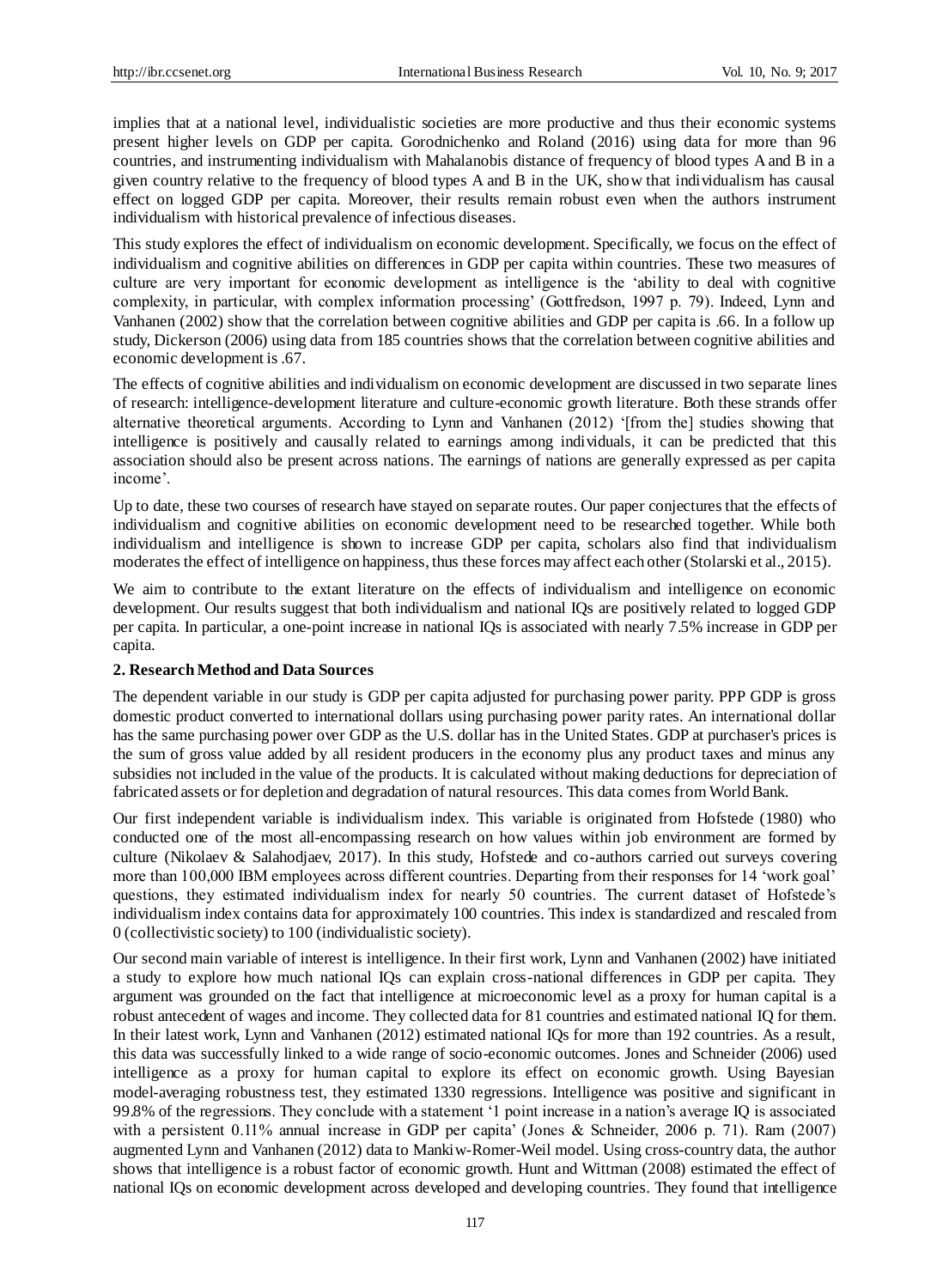has a significant positive relationship with GDP per capita. They assert that 'in spite of the weaknesses several of their data points Lynn and Vanhanen's empirical conclusion was correct, but we question the simple explanation that national intelligence causes national wealth. We argue that the relationship is more complex.' (Hunt  $\&$ Wittman, 2008 p. 1). In addition, studies have also shown that intelligence is robustly related to shadow economy (Salahodjaev, 2015a), financial development (Salahodjaev, 2015b), corruption (Potrafke, 2012), sustainability (Salahodjaev, 2016a) and deforestation (2016b)

To mitigate the potential omitted variable bias, we include a vector of bio-geography control variables. Masters & MacMillan (2001) explore the role of geography and climate in convergence of income across the globe. They have found that countries in temperate climate zones have had more rapid growth rates of GDP per capita. On the other hand, larger share of population in tropics was a barrier to economic growth. Olsson and Hibbs (2005 p. 909) provide 'evidence from a large cross-section of countries indicates that the effects of geography and biogeography on contemporary levels of economic development are remarkably strong, a result that contrasts with several recent studies where the effect runs solely through institutions'. Therefore, we control for the latitude, share of population living in tropics and logged land size. The data is from Ashraf and Galor (2013).

The statistical model of interest can be specified as following:

$$
Y_i = \alpha_0 + \alpha_1 IND_i + \alpha_2 IQ_i + \alpha_3 Latitude_i + \alpha_4 Tropics_i + \alpha_5 Land_i + \varepsilon_i
$$
 (1)

where Y is logged GDP per capita at PPP in each country; IND is Individualism index; IQ is the average national intelligence; Latitude refers to geographic latitude; Tropics refers to the share of population living in the tropics, Land refers to logged land area and e represents an error term satisfying normality assumption. We estimate equation 1 using Ordinary Least Squares (OLS) regression estimator. The descriptive statistics and correlation matrix are presented in Tables 1 and 2. The correlation matrix suggests that both national IQs and individualism are positively correlated with logged GDP per capita. On the other hand, correlation coefficients between land size, share of population living in tropics and logged GDP per capita are negative.

| Variable                    | Description                                                           |              |           | Mean  | Std. Dev. | Min       | Max   |
|-----------------------------|-----------------------------------------------------------------------|--------------|-----------|-------|-----------|-----------|-------|
| GDP per capita, log         | GDP per capita at PPP, 2011-2016                                      |              |           | 9.22  | 1.22      | 6.59      | 11.76 |
| Individualism index         | Individualism index                                                   |              |           | 39.17 | 22.07     | 6         | 91    |
| National IO <sub>s</sub>    | National IO <sub>s</sub>                                              |              |           | 84.10 | 10.85     | 60.1      | 107.1 |
| Latitude                    | Value of the latitude of a country's<br>approximate geodesic centroid |              |           | 19.06 | 24.22     | $-41.81$  | 74.73 |
| <b>Tropics</b>              | Share of population living in the tropics                             |              |           | 42.92 | 46.32     | $\Omega$  | 100   |
| Land size, log              | Total area of a country, logged                                       |              |           | 8.71  | 2.88      | 1.10      | 14.31 |
| Table 2. Correlation matrix |                                                                       |              |           |       |           |           |       |
|                             |                                                                       | $\mathbf{I}$ | Ш         | IV    |           | v         | VI    |
| GDP per capita, log         |                                                                       |              |           |       |           |           |       |
| Individua lism              | 0.5461                                                                |              |           |       |           |           |       |
| National IOs                | 0.8191                                                                | 0.5132       |           |       |           |           |       |
| Latitude                    | 0.444                                                                 | 0.4244       | 0.5246    |       |           |           |       |
| <b>Tropics</b>              | $-0.4406$                                                             | $-0.5403$    | $-0.4625$ |       | $-0.493$  |           |       |
| Land Area                   | $-0.1895$                                                             | 0.0627       | $-0.1031$ |       | $-0.1628$ | $-0.0449$ |       |

Table 1. Descriptive statistics

#### **3. Results**

Key results are displayed in Table 3. Column 1 offers a simple regression model with logged GDP per capita as dependent variable and individualism index as sole predictor. In line with past studies, individualism is positive and significant at the 1% level. The results suggest that one point increase in individualism index is associated with nearly 2.6% increase in GDP per capita. In this model, individualism explains approximately 29% of economic development across the sample of 97 countries.

Next, in column 2 we include national IQs as a proxy for intelligence from Lynn and Vanhanen (2012). The results, replicate Lynn and Vanhanen (2012) study showing that intelligence is positively related with economic development. In particular, a one point increase in national IQs is associated with nearly 7.5% increase in GDP per capita. Turning to our main variable of interest, the effect of individualism and its significance have substantially decreased. This indicates that the effect of individualism on economic development is largely mediated by cognitive capital. One potential explanation is that intelligence is instrumental to efficient institutions (Kanyama, 2014) and democracy (Vanhanen, 2002).

Column 3 further includes biogeography variables that may be correlated with intelligence, individualism and economic development: latitude, share of population living in the tropics and logged land size. Among these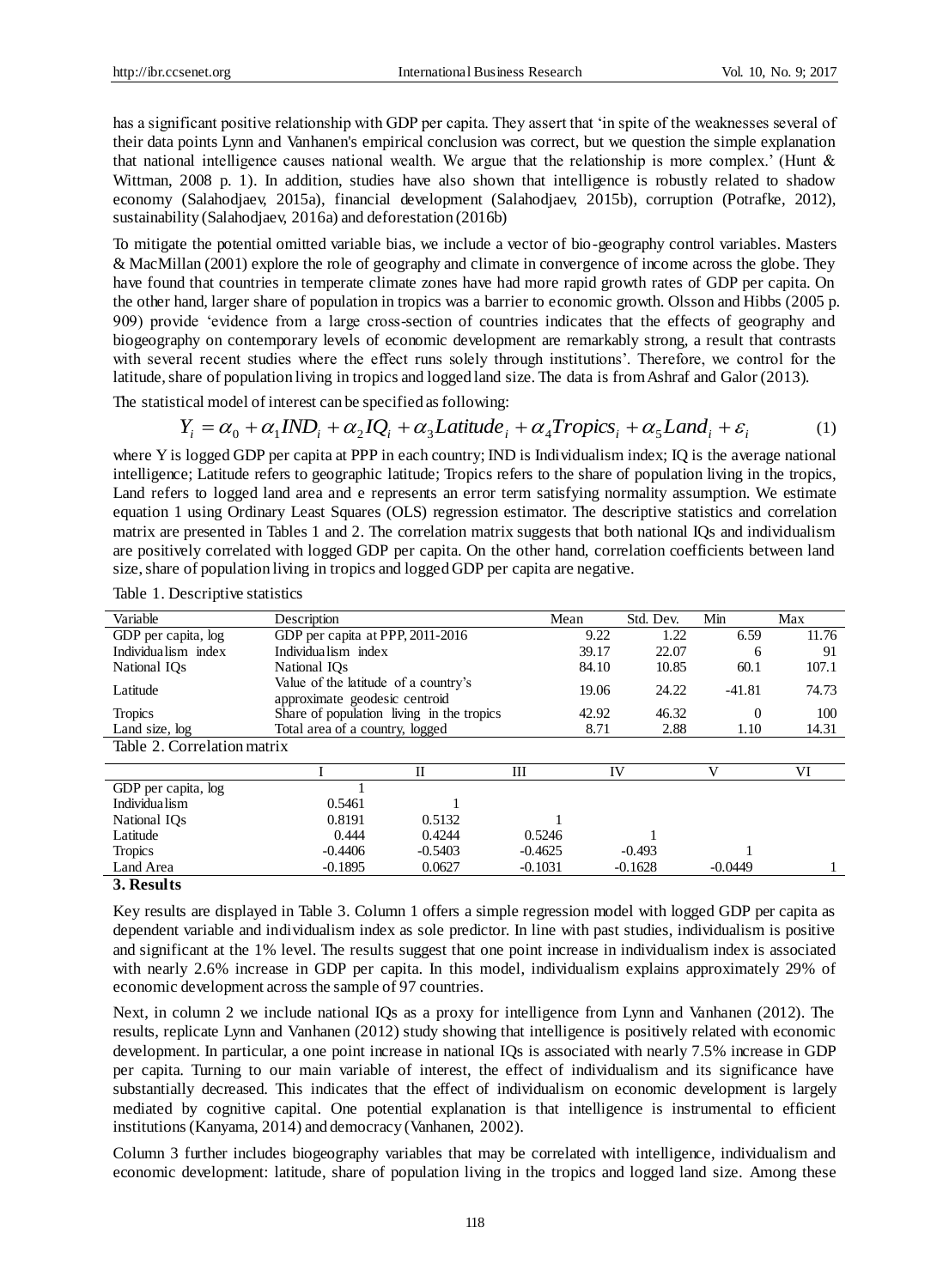variables, only land size is negative and significant at the 5% level. Both individualism and intelligence is quantitatively and qualitatively unaffected.

However, one may argue that cross-section data does not take into account unobserved heterogeneity of our sample. Therefore, to partially resolve this issue we include continental dummies to capture geographical differences in column 4. Even after controlling for a set of regional dummies intelligence and individualism is positive and significant at the 1% level. This model explains approximately 72% of cross-national variations in GDP per capita.

Table 3. Individualism, IQ and economic development

Main Results

|                    | (1)        | (2)        | (3)        | (4)         |
|--------------------|------------|------------|------------|-------------|
| Individua lism     | $0.026***$ | $0.008**$  | $0.009**$  | $0.011***$  |
|                    | (0.004)    | (0.003)    | (0.003)    | (0.004)     |
| IQ                 |            | $0.072***$ | $0.071***$ | $0.058***$  |
|                    |            | (0.007)    | (0.007)    | (0.010)     |
| Latitude           |            |            | $-0.002$   | $-0.003$    |
|                    |            |            | (0.003)    | (0.005)     |
| <b>Tropics</b>     |            |            | $-0.001$   | $-0.003*$   |
|                    |            |            | (0.002)    | (0.002)     |
| Land size $(\log)$ |            |            | $-0.070**$ | $-0.076**$  |
|                    |            |            | (0.030)    | (0.031)     |
| Africa             |            |            |            | $-0.772***$ |
|                    |            |            |            | (0.272)     |
| Asia               |            |            |            | $-0.306$    |
|                    |            |            |            | (0.219)     |
| Europe             |            |            |            | $-0.368$    |
|                    |            |            |            | (0.257)     |
| Oceania            |            |            |            | $-0.601$    |
|                    |            |            |            | (0.466)     |
| South America      |            |            |            | $-0.076$    |
|                    |            |            |            | (0.315)     |
| Constant           | 8.649***   | $2.964***$ | $3.816***$ | 5.453***    |
|                    | (0.183)    | (0.532)    | (0.699)    | (0.909)     |
| $\boldsymbol{N}$   | 97         | 97         | 97         | 97          |
| adj. $R^2$         | 0.291      | 0.686      | 0.695      | 0.716       |

Standard errors in parentheses

 $*$  p<0.1,  $*$  p<0.05,  $*$  \*\* p<0.01

Table 4. Individualism, IQ and economic development

Regional Differences

|                  | (1)         | (2)              | (3)         | (4)         |
|------------------|-------------|------------------|-------------|-------------|
|                  | All         | No Latin America | No Africa   | No Europe   |
| Individua lism   | $0.0089**$  | $0.0108***$      | $0.0093***$ | $0.0095*$   |
|                  | (0.0035)    | (0.0037)         | (0.0035)    | (0.0055)    |
| IQ               | $0.0711***$ | $0.0678***$      | $0.0505***$ | $0.0728***$ |
|                  | (0.0072)    | (0.0079)         | (0.0100)    | (0.0086)    |
| Latitude         | $-0.0022$   | $-0.0016$        | $-0.0018$   | $-0.0014$   |
|                  | (0.0029)    | (0.0037)         | (0.0030)    | (0.0041)    |
| <b>Tropics</b>   | $-0.0010$   | $-0.0026$        | $-0.0016$   | $-0.0012$   |
|                  | (0.0018)    | (0.0022)         | (0.0020)    | (0.0023)    |
| Land area, log   | $-0.0703**$ | $-0.0874***$     | $-0.0713**$ | $-0.0784*$  |
|                  | (0.0297)    | (0.0323)         | (0.0301)    | (0.0429)    |
| Constant         | 3.8159***   | $4.1687***$      | $5.7440***$ | 3.7544***   |
|                  | (0.6991)    | (0.7528)         | (0.9673)    | (0.8735)    |
| $\boldsymbol{N}$ | 97          | 82               | 80          | 64          |
| adj. $R^2$       | 0.6947      | 0.7223           | 0.5064      | 0.6067      |

Standard errors in parentheses

 $*$  p<0.1,  $*$  p<0.05,  $*$  \*\* p<0.01

Finally, in Table 4 we test whether the effect of individualism and intelligence differ by region. In column 2 we removed Latin American countries. The estimate for intelligence has decreased suggesting that cognitive skills may be the driver of economic growth in this region. On the other hand, the estimate for individualism has slightly increased, indicating that culture may have played minor role of in fostering economic development. Indeed, individualism scores are below 50 points for this sample, suggesting that Latin America is rather collectivistic society (Table 5). For example, individualism index for Guatemala is only 6 points. In column 3 we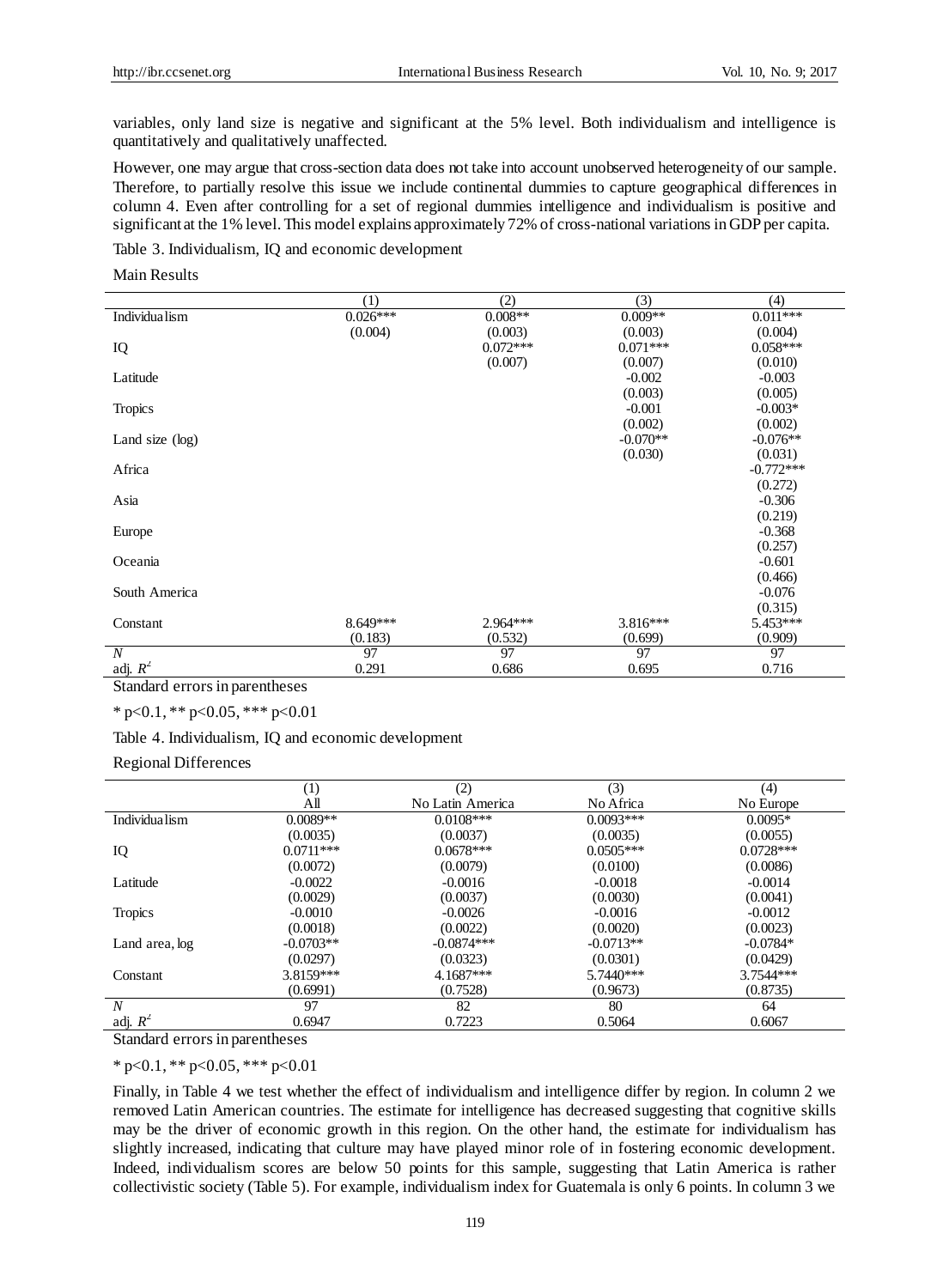removed African countries. Both intelligence and individualism retains significance at the 1% levels. In column 4 European countries were excluded from our sample. While the estimate for individualism is only significant at the 10% level, the effect of intelligence remains robust. One reason for the reduction of individualism may be that Europe is considered individualistic society, and makes up largest share of our sample.

Table 5. Summary data

Latin America

| Country            | GDP per capita, 2011-2016 | IQ   | Individua lism |
|--------------------|---------------------------|------|----------------|
| Argentina          | 19907.2                   | 92.8 | 46             |
| <b>Bolivia</b>     | 6442.4                    | 87   |                |
| Brazil             | 15545.5                   | 85.6 | 38             |
| Chile              | 22543.1                   | 89.8 | 23             |
| Colombia           | 12943.1                   | 83.1 | 13             |
| Costa Rica         | 14951.6                   | 89   | 15             |
| Cuba               |                           | 85   |                |
| Dominica           | 10558.6                   | 67   |                |
| Dominican Republic | 13014.2                   | 82   | 30             |
| Ecuador            | 10957.2                   | 88   | 8              |
| El Salvador        | 8015.4                    | 78   | 19             |
| Guatemala          | 7393.4                    | 79   | 6              |
| Haiti              | 1691.0                    | 67   |                |
| Honduras           | 4394.7                    | 81   | 20             |
| Mexico             | 16922.1                   | 87.8 | 30             |
| Nicaragua          | 4901.7                    | 84   |                |
| Panama             | 20190.1                   | 80   | 11             |
| Paraguay           | 8532.7                    | 84   |                |
| Peru               | 11856.1                   | 84.2 | 16             |
| Puerto Rico        | 34497.2                   | 83.5 |                |
| Uruguay            | 20048.6                   | 90.6 | 36             |
| Venezuela, RB      | 17755.7                   | 83.5 | 12             |

As a final robust test we have applied model robustness and model influence with a wider range of bio-geography variables. To do so we controlled for population size in 1400, share of population living in tropics, share of population that is Muslim, total land area, share of population European descent, terrain ruggedness index and share of land area that is desert. As a result we have estimated 512 regression specification with up to 9 control variables. The results suggest that both individualism and IQs are significant in 100% of regression. However, the results of robustness ratio tests suggest that IQ does overcome individualism as the robustness ration for IQ exceeds for individualism (5.5 compared to 2.7).

### **4. Discussion**

Over the past decade the differences in the levels of economic development have remained dramatic across developed and developing countries. As a result, the causes of economic wealth have attracted significant research interest. In this study, we explored the role of culture measured by individualistic values and intelligence levels in explaining cross-national differences in GDP per capita.

Past research has shown that intelligence, measured by national IQs, is significantly and positively correlated with GDP per capita. For example, Lynn and Vanhanen (2002) show that the correlation between cognitive abilities and GDP per capita is .66. In a follow up study, Dickerson (2006) using data from 185 countries shows that the correlation between cognitive abilities and economic development is .67.

A separate strand of literature has shown that individualism is robustly associated with economic growth and levels of GDP per capita. Gorodnichenko and Roland (2016) using data for more than 96 countries, and instrumenting individualism with Mahalanobis distance of frequency of blood types A and B in a given country relative to the frequency of blood types A and B in the UK, show that individualism has causal effect on logged GDP per capita.

The goal of this study is to bridge to strands of literature. Particularly, we tested whether intelligence and individualism remains significant predictors of economic development once we control for these two factors together.

Our results show that both intelligence and individualistic values increase economic development even when we take into account the role of bio-geography. In particular, a one point increase in national IQs is associated with nearly 7.5% increase in GDP per capita. The results remain robust even when we check the effect of regional differences on economic development.

#### **References**

Ball, R. (2001). Individualism, collectivism, and economic development. *The Annals of the American Academy*